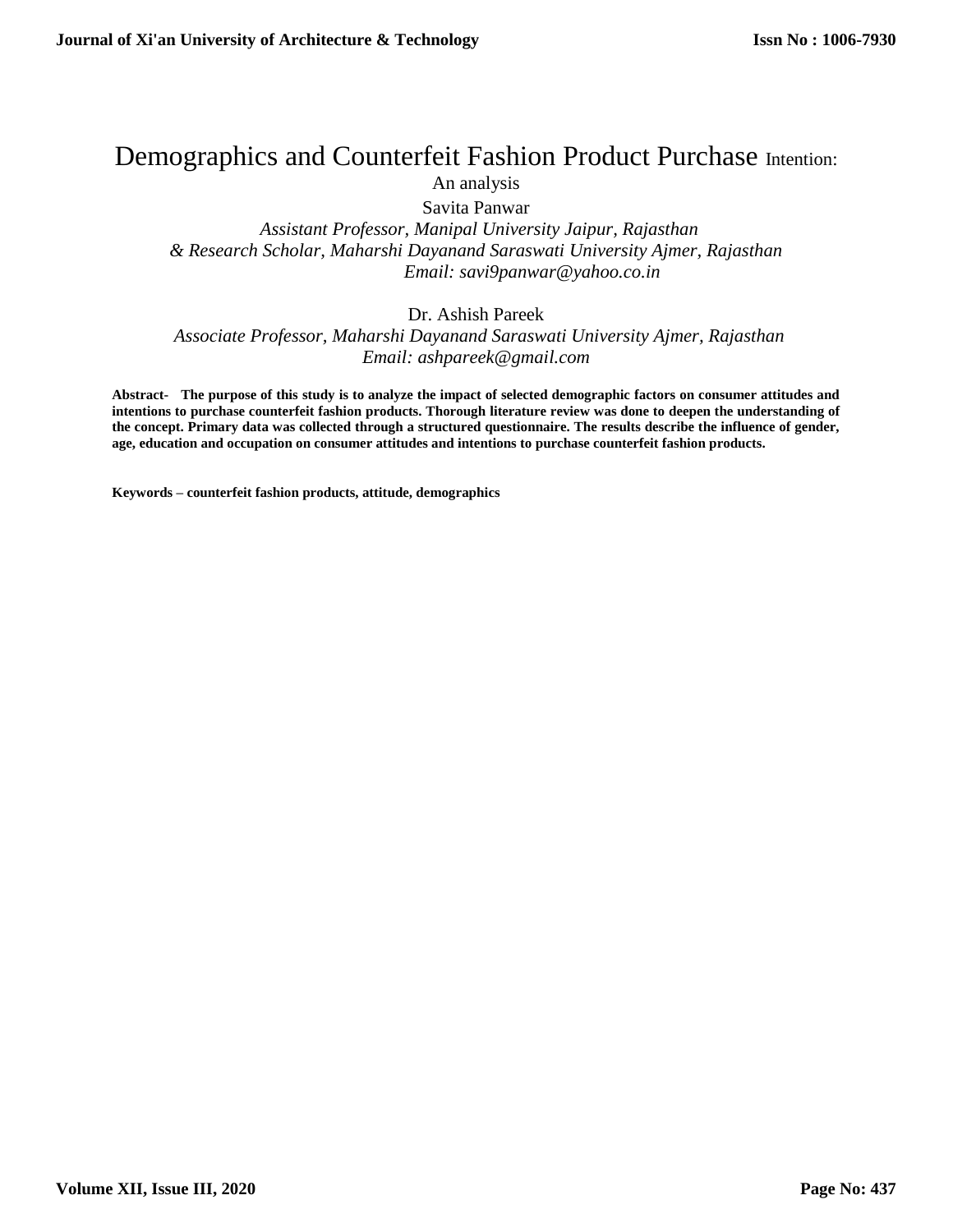#### I. INTRODUCTION

The increase in the number of fashion conscious consumers because of the proliferation of media has resulted in the increase in demand of fashion products in the market. Consumer demand is increasing due to the pursuit of status goods and the desire of being in tune with fashion and fads (Eisend and Schuchert-Güler, 2006). The craze to own brands has in turn increased fake or counterfeited replicas of the same in the market. While the financially worse off consumers tend to buy cheaper products, such as private labels, non-branded or even fake goods, rich consumers are investing more into products on the opposite end of the price scale (Agarwal and Panwar, 2015). In the developing economies the market with counterfeit goods is growing (Kasl, 2012). Counterfeiting becomes a flourishing industry, especially in Asia. It will not only reduce the profit of global labels, but also does damage to these firms in terms of brand value and brand prestige. Many researchers have discussed this problem and pay their attentions on why do consumers buy counterfeit luxury brands (Wilcox et al., 2009).

Fashion products are, as defined by the American Marketing Association (AMA), a subcategory of a shopping product which contains items that are wanted by consumers for their fashion aspect. These include consumer goods where style holds the primary importance, and the price is secondary (Agarwal and Panwar, 2015). In the fashion industry, for example, counterfeit goods can be found in a number of product items, such as clothing, leather goods, shoes, watches, and jewelry products (Yoo and Lee, 2009). Branded clothes, sportswear, shoes, handbags and watches are still predominant products, when it comes to the question of fake goods in public discourse (Kasl, 2012). It is not surprising since the more successful and popular a brand name, the more likely it will have counterfeits (Nia and Zaichkowsky, 2000). Asia and South America have been suggested as the largest sources for counterfeit and pirated products (Ritson, 2007).

According to Webster's New World Dictionary, original is something that is "initial, earliest, never having occurred or existed before and not copied", while counterfeit is something "made in imitation of something genuine so as to deceive or defraud". Counterfeits of brands are commonly defined as the reproduction or replicated version of the genuine article, usually of a well-known trademarked brand. The copy resembles the genuine article in details such as packaging, colour, labelling, and trademark so as to pass off as the genuine (Ang et al., 2001). Luxury brands are more vulnerable targets to counterfeiters as they are popular with consumers (Shultz and Soporito, 1996). Counterfeit products are considered as illegal, since they are made without permission of the original brand owners. These products copy or imitate the physical appearance of an original product to mislead consumers that they are the same as the originals (OECD, 1998). Such pirated products usually have low quality and are sold at a very cheap price. Interestingly, unlike many other industries, the purchasers of counterfeit fashion products usually know that they are buying a fake product (Triandewi and Tjiptono, 2013).

Counterfeits, especially in fashion products, have long attracted many consumers around the globe. Price is one of the most important issues in affecting consumer intention to buy original brands and counterfeits. Counterfeit products are illegal, cheap, and poor quality duplications of prestigious branded products (Lai and Zaichkowsky, 1999), whereas genuine products are high priced and have premium quality. Many consumers, particularly in developing countries, do not mind purchasing low quality pirated products. For those who love fashion but cannot afford to purchase original designer clothing, having a look-alike product provides them an opportunity to enjoy the prestige of the luxury and popular brand (Triandewi and Tjiptono, 2013). Counterfeit goods presented as real versions of products may deceive consumers (Zaichkowsky, 1995), but for prestige and luxury goods, consumers are often willing accomplices rather than victims of deception (Bloch et al., 1993).

Availability of the counterfeited fashion products like clothes, footwear, belts, wallets, bags, belts, watches etc. at a much lower price than the original versions has prompted the consumers, who otherwise cannot afford to buy the original brands, to buy them (Agarwal and Panwar, 2015). Commonly, consumers purchasing counterfeits of luxury brands are willing to pay for the visual attributes and functions without paying for the associate quality (Cordell et al., 1996). Apart from the economic reasons, there are other factors too that influence the purchase behaviour of the consumers.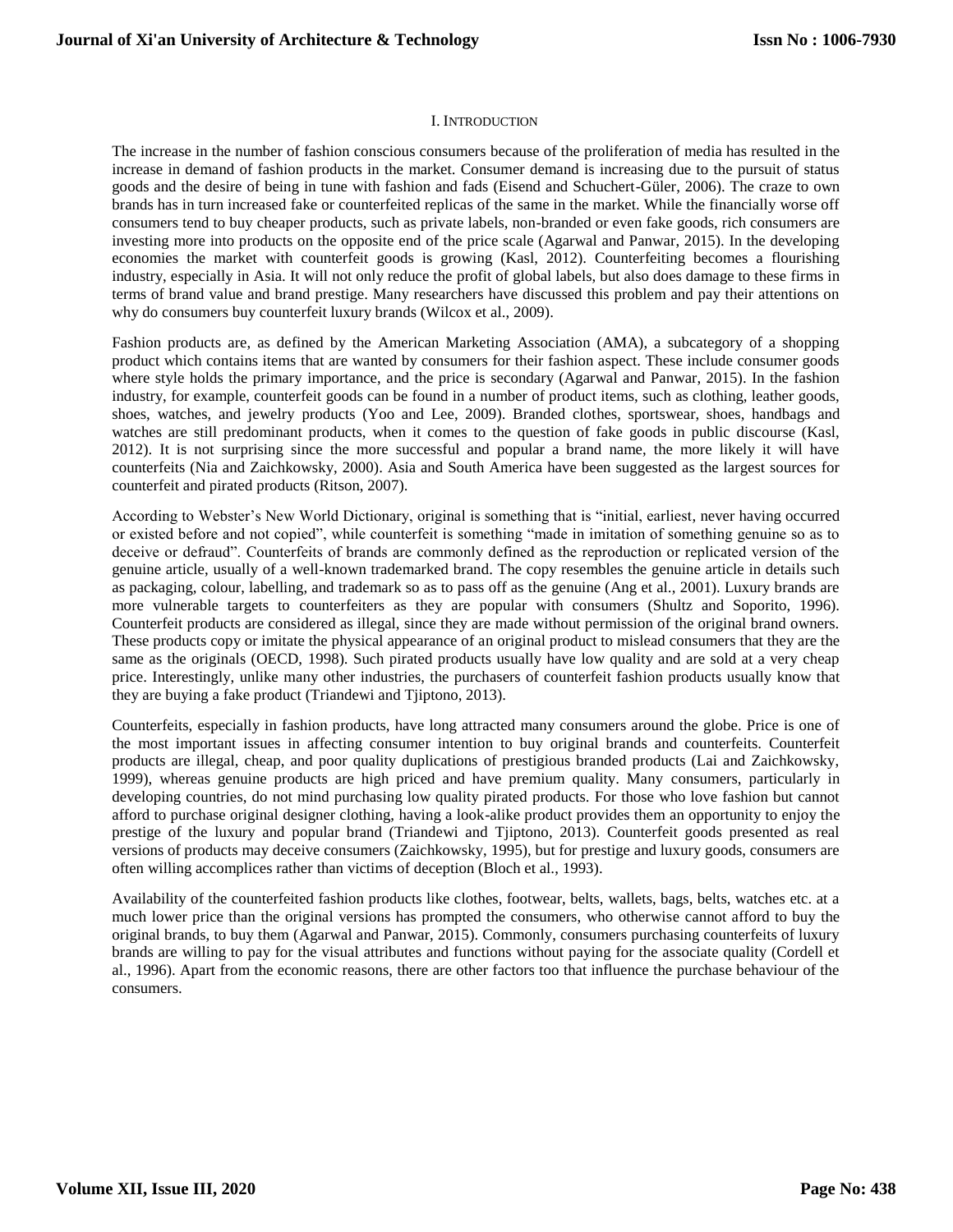#### II. REVIEW OF LITERATURE

Literature on attitudes toward counterfeiting have examined a host of factors including economic, quality, legal, and ethical issues that shape and influence attitudes of consumers purchasing counterfeits of luxury brands (Eisend and Schuchert-Güler, 2006). Fundamentally, consumers will consider purchasing counterfeits of luxury brands when functional needs are met. According to Cordell et al. (1996) the associated prestige and status symbol that the trademarked brand exudes is a strong propellant for consumers to purchase counterfeits of luxury brands.

The purchase of counterfeits varies across income, education, age, and gender. For instance, in case of counterfeit (pirated) software, Solomon and O'Brien (1991) reported that consumers' age, educational background and family economic background influence the attitudes. However some studies like the one by Bloch et al. (1993) reported that demographic variables do not influence the purchase of counterfeits. On the other hand Cheung and Prendergast (2006) opine that demographics do matter but in an inconsistent manner.

As far as fashion products are concerned females are more likely to be heavy buyers of pirated clothing and accessories (Cheung and Prendergast, 2006). Studies by Ang et al. (2001), Tan (2002) and Kwong et al. (2003) on counterfeit software i.e. pirated software have found that males have more positive attitudes towards piracy than females. Similarly when purchase intention of technical items is concerned the relationship between buying and using behavior is stronger amongst men than women (Moores and Chang, 2006). Cheung and Prendergast (2006), based on 1,152 adult consumers from Hong Kong, Shanghai, and Wuhan, showed that high-income families, people with tertiary education, younger consumers, and males are more likely to be heavy buyers of pirated VCDs and that females are more likely to be heavy buyers of pirated clothing and accessories.

However Bloch et al. (1993) state that demographic variables do not distinguish between the choice groups and there is no significant difference for demographics as far as counterfeit purchase is concerned. Previous studies have reported contradictory findings on the relationship between individual income and the purchase of counterfeits. Phau et al. (2001) and Prendergast et al. (2002) suggested that buyers of counterfeits are not necessarily from lower socioeconomic groups. Kwong et al. (2003) demonstrated that income is not related to pirated product purchase. An increase of income can increase the intention to buy counterfeit brands. Phau et al. (2001) suggested that the poor are likely to spend less than the rich on counterfeit-branded clothing.

Age appears to influence attitudes toward, and consequently the purchase of, counterfeits. According to Rawwas and Singhapakdi (1998) older people are more likely than younger people to exhibit idealistic ethics and stronger business ethics. However, Wee et al. (1995) reported that age did not explain the purchase of counterfeits, especially after controlling for education level and household income.

#### III. HYPOTHESIS AND METHODOLOGY

The objective of this research is to investigate the impact of consumer demographics on counterfeit fashion products purchase attitude and intention. We propose the following hypothesis:

- H1a.) Gender has no impact on the attitudes towards counterfeit fashion products
- H1b.) Gender has no impact on the intention to purchase counterfeit fashion products
- H2a.) There is no impact of age on the attitudes towards counterfeit fashion products
- H2b.) There is no impact of age on the intention to purchase counterfeit fashion products
- H3a.) Consumer's occupation has no impact on the attitudes towards counterfeit fashion products
- H3b.) Consumer's occupation has no impact on the intention to purchase counterfeit fashion products
- H4a.) There is no impact of consumer's education level on the attitudes towards counterfeit fashion products
- H4b.) There is no impact of consumer's education level on the intention to purchase counterfeit fashion products

The study was conducted in two cities of Rajasthan, namely, Jaipur and Ajmer. A structured questionnaire was administered on a sample of 120 consumers for collecting the primary data. The questionnaire consisted questions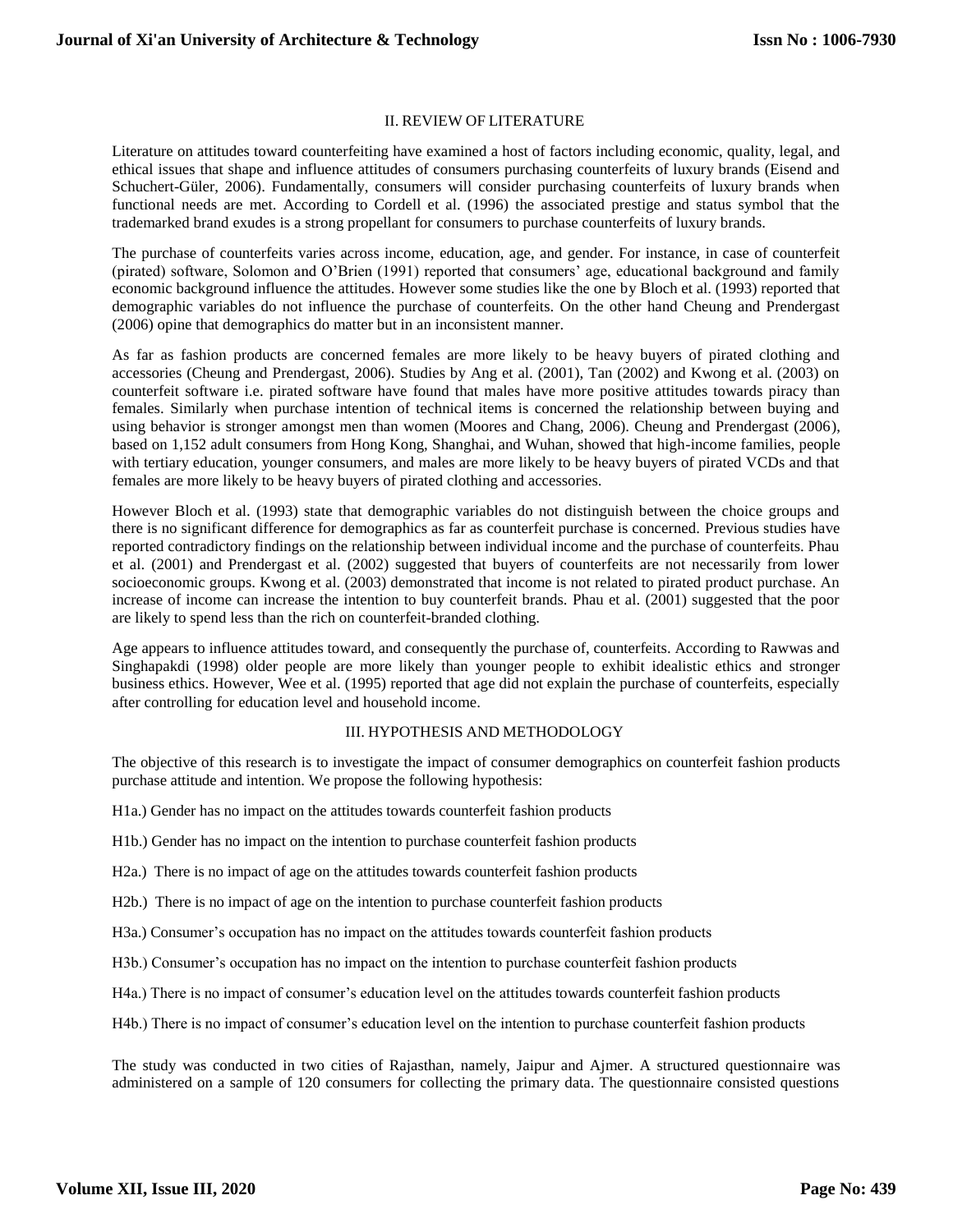regarding the demographics of the respondents, their attitudes towards counterfeit products and intentions to purchase counterfeits. Snowball sampling was used to reach the respondents. Data was analyzed using SPSS 20.

#### IV. FINDINGS

#### *Hypothesis testing*

The sample age ranged from 20-32 years. 45.8 % of the sample comprised of females and 54.2 % were male respondents. To analyze the different hypothesis, chi-square test was used. Data was tested at 0.05 level of significance. Findings have been summarized in the tables given below.

*H1a.) Gender has no impact on the attitudes concerning counterfeit fashion products*

Table 1 summarizes the responses regarding the attitudes of consumers regarding counterfeit fashion products and depicts the chi square results. Since the value of  $p > 0.05$  (p=.988) we accept the hypothesis. It indicates that gender has no role to play as far consumer attitudes towards counterfeits are concerned.

| Gender | Attitude |          | Total | Chi-Square |
|--------|----------|----------|-------|------------|
|        | Negative | Positive |       | p-value    |
| Female | 27       | 28       | 55    | .988       |
| Male   | 32       | 33       | 65    |            |
| Total  | 59       | 61       | 120   |            |
|        |          | Table 1  |       |            |

#### *H1b.) Gender has no impact on the intention to purchase counterfeit fashion products*

In order to know whether there is any significant difference in the intentions of males and females to purchase counterfeit fashion products, chi square was applied on the collected data. Table 2 shows the responses and depicts the chi square result. Since the value of  $p > 0.05$  (p=0.578) therefore we accept the hypothesis. Results indicate that gender do not have significant impact on intention to purchase counterfeit fashion products.

| Gender | Intention |     | Total | Chi-Square |
|--------|-----------|-----|-------|------------|
|        | No        | Yes |       | p-value    |
| Female | 25        | 30  | 55    |            |
| Male   | 36        | 29  | 65    | .578       |
| Total  | 61        | 59  | 120   |            |

### *H2a.) There is no impact of age on the attitudes concerning counterfeit fashion products*

Table 3 presents the data regarding the attitude and corresponding age of the consumers and depicts the chi square results. We see that the value of  $p < 0.05$  (p=0.011) therefore we reject the hypothesis. This indicates that age has a significant bearing on the attitudes towards counterfeit fashion products.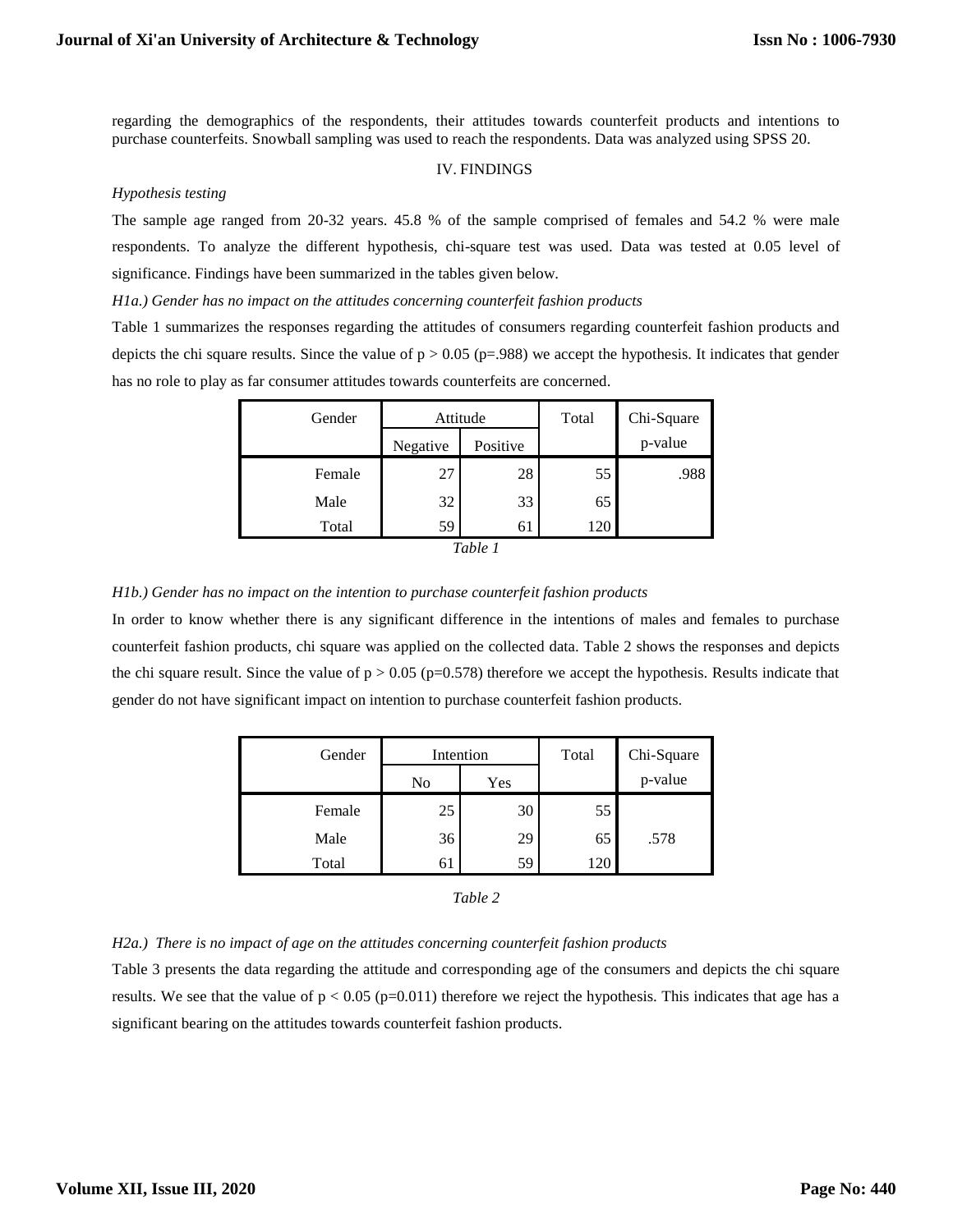| Age    | Attitude       |                | Total          | Chi-Square |
|--------|----------------|----------------|----------------|------------|
|        | Negative       | Positive       |                | p-value    |
| $20\,$ | $\overline{2}$ | $\overline{4}$ | 6              | .011       |
| 21     | $\mathbf{1}$   | 7              | 8              |            |
| $22\,$ | $\overline{c}$ | 8              | 10             |            |
| 23     | 11             | 11             | $22\,$         |            |
| 24     | 3              | 10             | 13             |            |
| 25     | 5              | 9              | 14             |            |
| $26\,$ | 5              | $\overline{c}$ | $\overline{7}$ |            |
| $27\,$ | 5              | $\overline{c}$ | $\overline{7}$ |            |
| $28\,$ | 6              | 3              | 9              |            |
| 29     | 5              | $\mathbf{1}$   | 6              |            |
| 30     | 5              | $\mathbf{1}$   | 6              |            |
| 31     | 5              | $\mathbf{1}$   | 6              |            |
| 32     | 4              | $\overline{c}$ | 6              |            |
| Total  | 59             | 61             | 120            |            |

*Table 3*

*H2b.) There is no impact of age on the intention to purchase counterfeit fashion products*

Table 4 presents the purchase intention of consumers, their corresponding age and illustrates the chi square results. Since the value of  $p<0.05$  ( $p=0.026$ ) we reject the hypothesis. It is clear from the results that age also seems to have an influence on the purchase intentions of counterfeit fashion products.

| Age    | Intention                |                  | Total | Chi-Square |
|--------|--------------------------|------------------|-------|------------|
|        | $\rm No$                 | Yes              |       | p-value    |
| $20\,$ | 3                        | 3                | 6     | .026       |
| 21     | $\overline{c}$           | 6                | 8     |            |
| $22\,$ | $\mathfrak{2}$           | 8                | 10    |            |
| $23\,$ | $8\,$                    | 14               | 22    |            |
| 24     | 5                        | 8                | 13    |            |
| $25\,$ | 6                        | 8                | 14    |            |
| $26\,$ | 5                        | $\overline{c}$   | 7     |            |
| $27\,$ | $\overline{7}$           | $\boldsymbol{0}$ | 7     |            |
| $28\,$ | 7                        | $\overline{c}$   | 9     |            |
| 29     | 5                        | 1                | 6     |            |
| $30\,$ | $\overline{\mathcal{A}}$ | $\overline{c}$   | 6     |            |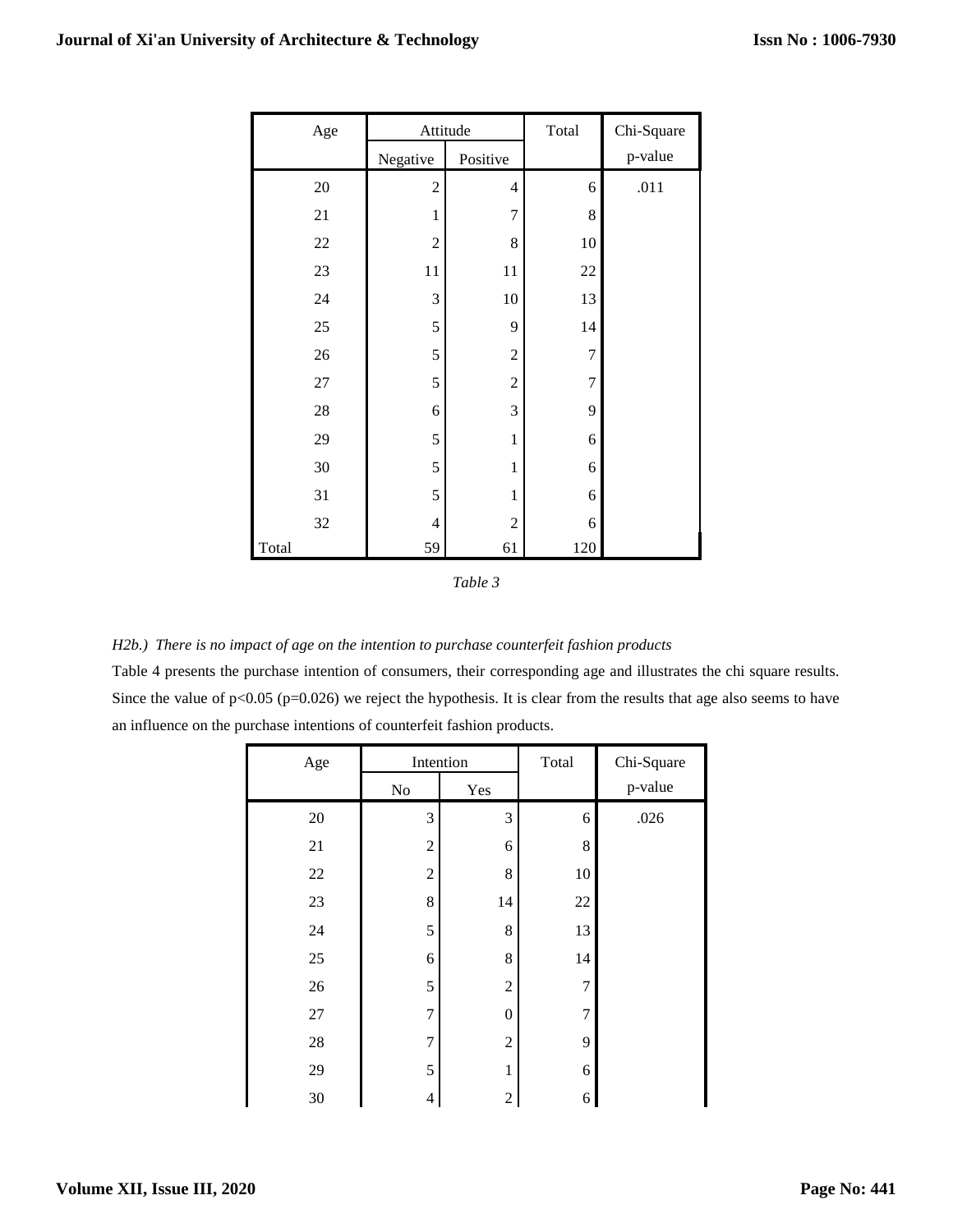|          | 3  | $\overline{2}$<br>ت | O   |  |
|----------|----|---------------------|-----|--|
| 32<br>ىر |    | ◠<br>∼              | O   |  |
| Total    | Οl | 59                  | 120 |  |
|          |    | Table 4             |     |  |

*H3a.) Consumer's occupation has no impact on the attitudes concerning counterfeit fashion products*  Table 5 presents the attitude of consumers towards counterfeit fashion products and their respective occupation. It also shows that the value of  $p < 0.05$  (p=0.038) therefore we reject the hypothesis. This states that there is a significant difference between consumer attitudes depending upon their occupation.

| Occupation          | Attitude |          | Total | Chi-Square |
|---------------------|----------|----------|-------|------------|
|                     | Negative | Positive |       | p-value    |
| Government Employee | 5        |          | 6     | .038       |
| Private Employee    | 14       | 10       | 24    |            |
| Student             | 23       | 54       | 77    |            |
| Self Employed       | 2        | 0        | 2     |            |
| Unemployed          | 5        | 6        | 11    |            |
| Total               | 49       | 71       | 120   |            |

#### *Table 5*

*H3b.) Consumer's occupation has no impact on the intention to purchase counterfeit fashion products* Table 6 lists the intentions of respondents based on their occupations and presents the chi square result. We see that

the value of  $p<0.05$  ( $p=0.012$ ) therefore we cannot accept the hypothesis. Therefore it can be said that occupation does has an impact on consumer intentions to purchase counterfeit fashion products.

| Occupation          | Intention      |     | Total | Chi-Square |
|---------------------|----------------|-----|-------|------------|
|                     | N <sub>0</sub> | Yes |       | p-value    |
| Government Employee | 5              |     | 6     | .012       |
| Private Employee    | 17             | 7   | 24    |            |
| Student             | 20             | 57  | 77    |            |
| Self Employed       |                |     | 2     |            |
| Unemployed          | 8              | 3   | 11    |            |
| Total               | 51             | 69  | 120   |            |

*Table 6*

*H4a.) There is no impact of consumer's education level on the attitudes concerning counterfeit fashion products*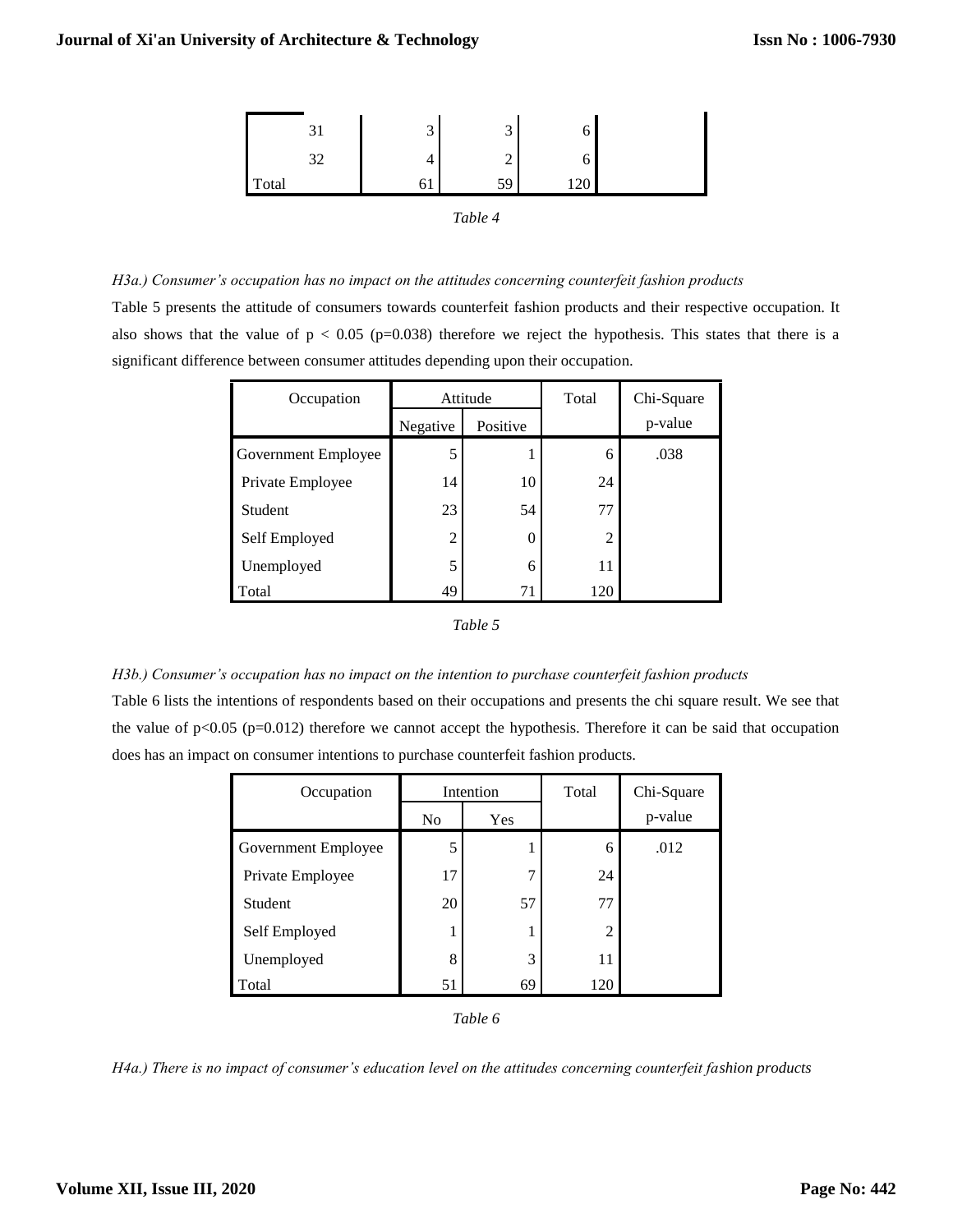The respondents were divided in three categories of educational qualification- graduates, post-graduates and undergraduates. Table 7 presents the responses of the respondents segregated on the basis the educational qualifications and shows the chi square result. Since the value of  $p<0.05$  ( $p=0.030$ ) we reject the hypothesis.

| Education             | Attitude |          | Total | Chi-Square |
|-----------------------|----------|----------|-------|------------|
|                       | Negative | Positive |       | p-value    |
| Graduate              | 29       | 28       | 57    | .030       |
| Post Graduate         | 19       | 10       | 29    |            |
| <b>Under Graduate</b> | 11       | 23       | 34    |            |
| Total                 | 59       | 61       | 120   |            |

*H4b.) There is no impact of consumer's education level on the intention to purchase counterfeit fashion products* Table 8 depicts the intentions of respondents to buy counterfeit products divided on the basis of their education and also shows the chi-square result. We find that the value of  $p<0.05$  ( $p=0.001$ ) therefore we reject the hypothesis i.e. education level of consumers has an impact on consumer intentions to purchase counterfeit fashion products.

| Education             | Intention |     | Total | Chi-Square |
|-----------------------|-----------|-----|-------|------------|
|                       | No        | Yes |       | p-value    |
| Graduate              | 26        | 31  | 57    |            |
| Post Graduate         | 23        | 6   | 29    | .001       |
| <b>Under Graduate</b> | 12        | 22  | 34    |            |
| Total                 | 61        | 59  | 120   |            |

| able |
|------|
|------|

### V. CONCLUSION

Through this study we find that gender has no influence on the attitude and purchase intention of counterfeit fashion products. Males and females are equally inclined towards counterfeit brands. Unlike technical products and software where males are more motivated than females to buy counterfeits, there is no such differences in consumer preferences on the basis of gender as far as counterfeit fashion products are concerned. This can be attributed to the fact that both males and females have fashion cravings and since counterfeits can satisfy their wants at a much lower price they may equally get influenced to buy them. It is a generally accepted fact that a person becomes mature and more responsible with the advancement of age. We also in this study see a significant impact of age on the attitudes and intentions of consumers towards counterfeit fashion products. We also find students as more positively inclined towards counterfeit products since they have less disposable income and get influenced by peer groups.

Despite its contributions, the current study has some limitations. The results are based on the assumption of nondeceptive counterfeiting, i.e. purchase where consumers recognize the product as a copy, therefore results cannot be ascertained for deceptive counterfeiting where consumers are unaware about the copy. There is a scope of future research directed towards exploration of psychographic factors that influence the attitudes and purchase intentions of consumers with respect to counterfeit products.